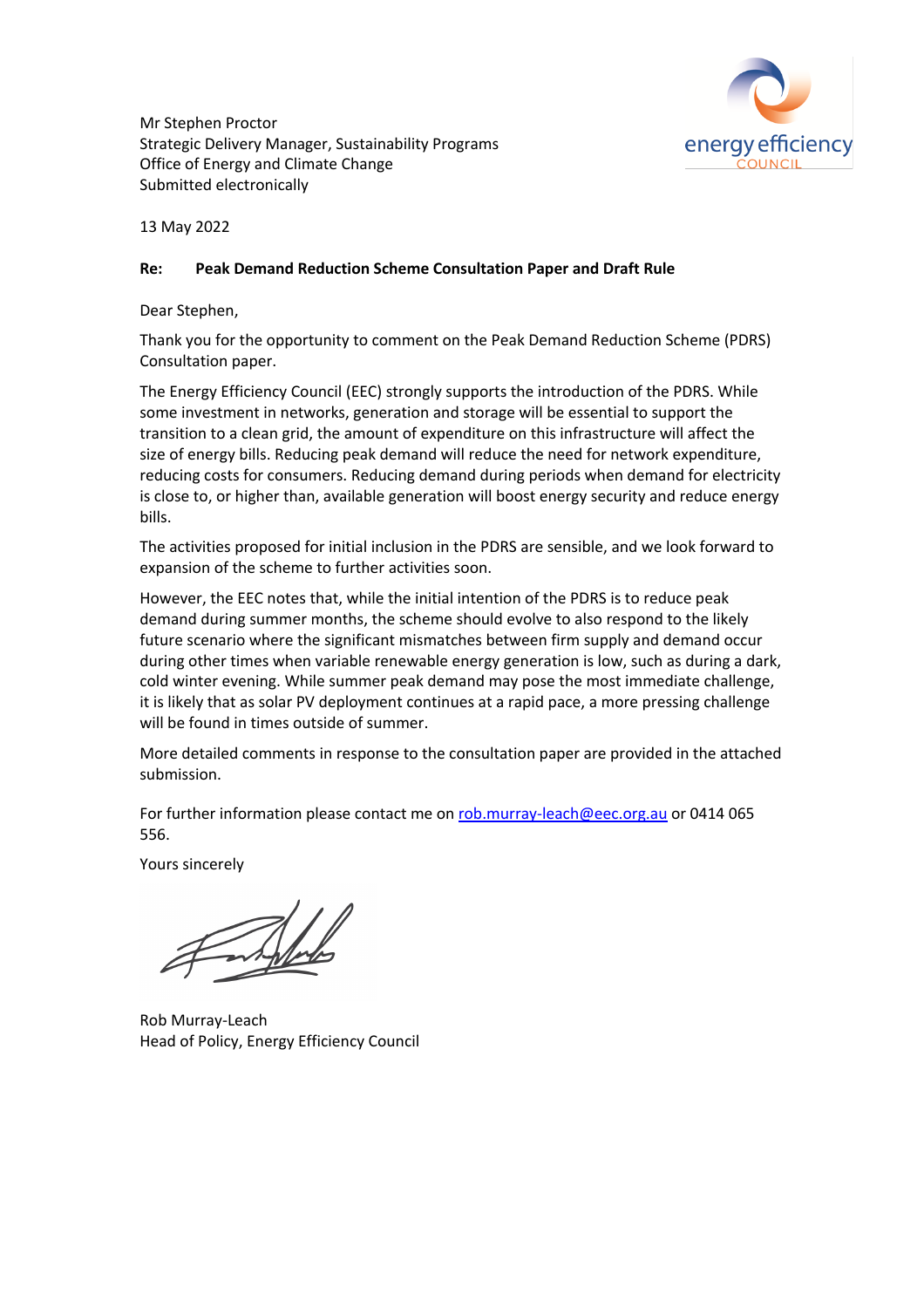

**Energy Efficiency Council submission to the Peak Demand Reduction Scheme Consultation Paper**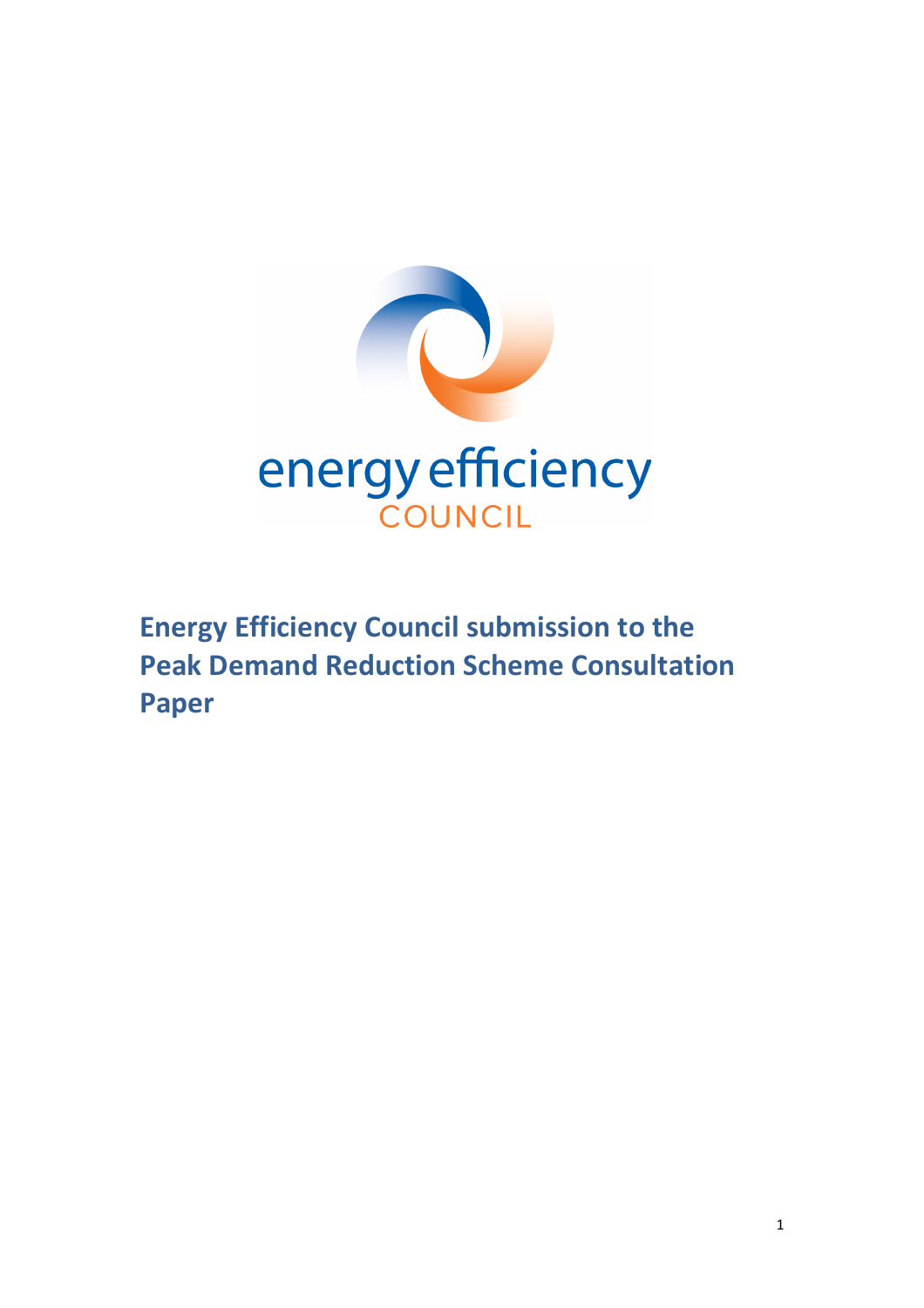# **Introduction**

The Energy Efficiency Council (EEC) welcomes the opportunity to make a submission to the Office of Energy and Climate Change's consultation paper on the first rule for the Peak Demand Reduction Scheme (PDRS). The EEC is the peak body for energy efficiency, energy management and demand response in Australia. Our members include energy management companies, independent experts and various levels of government.

The EEC strongly supports the introduction of a PDRS to promote the uptake of measures that can reduce demand during critical periods. The PDRS provides a viable avenue to systemically reduce demand and increase engagement with demand management at relatively low cost, in a complementary manner to other mechanisms for managing demand (such as the Wholesale Demand Response Mechanism).

Broadly, the EEC is supportive of the staged rollout of the scheme, building on the proven architecture of the Energy Savings Scheme. The EEC strongly supports the intent of continuous improvement demonstrated in the consultation paper, building on lessons learned as the scheme progresses.

This submission is structured in two parts – a list of general comments is followed by answers to the specific questions posed in the consultation paper.

## **General comments**

#### **Future-proof scheme activities and design**

As presently designed, the PDRS seeks to support electricity system stability and strength in the summer period when maximum operational demand is currently experienced. In the current situation, this is the period when a tight balance between supply and demand is currently experienced and focussing on this period makes sense in the short term.

However, while periods of tight balance between supply and demand are currently predominantly found in the summer in the hours 2.30pm to 8pm, this is unlikely to be the case as the penetration of variable renewable energy (e.g. solar PV) increases. When solar PV is generating, it reduces both the demand for energy from off-site generators and the load on the network itself. As more solar PV is added to the grid, tight balances between supply and demand are less likely to occur during summer afternoons, and more likely to occur during evenings, especially in colder months. While total demand during these periods may be lower than total demand during summer afternoons, the net demand (minus onsite generation and storage) will be significantly higher, posing significant challenges to affordably maintaining system security and strength.

Fortunately, it will be possible for schemes like the PDRS to work to reduce the risks to affordability and reliability posed by these periods of critical demand. While the PDRS scheme is currently designed around summer compliance periods, a future minor change to scheme design and legislation could expand the focus of the scheme to providing capacity to deal with any period of critical demand, not just summer demand.

With that objective in mind, the EEC encourages OECC to consider new activities to the scheme with the potential to deliver reductions in demand in defined 'critical periods'. This would have the effect of reducing the cost of managing periods of exceptional demand and reduce the amount of firming required to support additional renewable energy generation.

### **Ensure scheme integrity**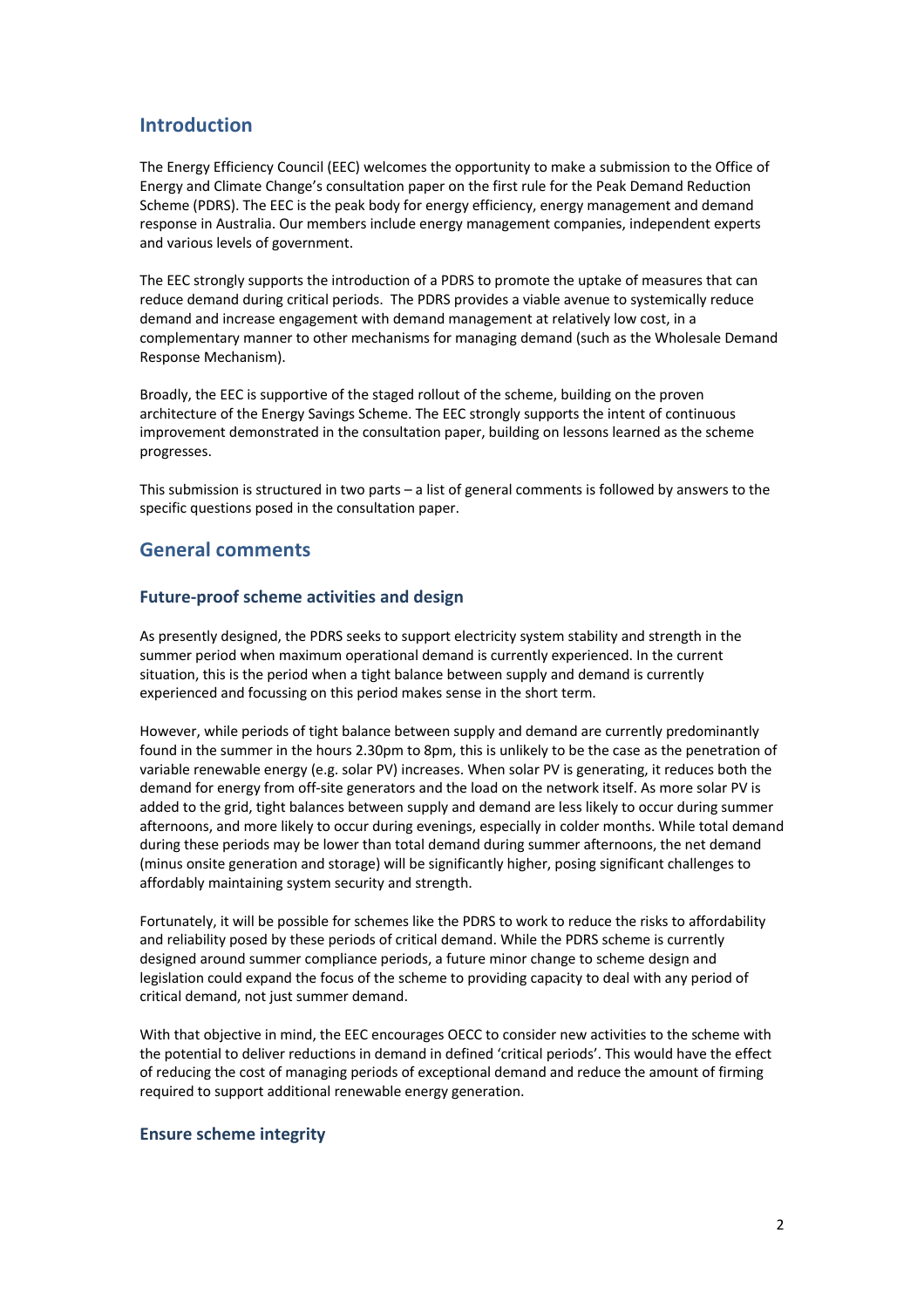The EEC continues to support strong compliance measures for energy efficiency programs, noting our preference for a focus on enforcement and significant penalties for gaming. Attempting to secure compliance through paperwork will often be far less effective.

# **Answers to specific questions**

1. What administrative processes could be improved by implementing better digital systems? How would that impact on your organisation?

2. Do you use systems managed by other organisations to deliver the ESS rules and/or would you use them for the PDRS? If so, which ones, and how do you use them?

3. Are there any digital tools, or specific software applications that could improve the PDRS customer experience, or understanding of the PDRS? If so, what are they and how could they be used?

4. Would you use an open calculation API if it is made available? Why/why not?

The EEC has no comments at this time on these questions, but broadly supports efforts to make participation in the PDRS efficient, accessible, and cost-effective for certificate creators and consumers.

5. Do you support the draft calculation approach and requirements for each of the technologies in the RDUE method? Please highlight positives and negatives, including any specific barriers to uptake of this activity. Space is provided in our online form for you to provide answers on each activity.

The EEC has no comments at this time on the calculation approaches for each of the technologies.

6. Should the PDRS have a requirement for the installed End-User Equipment under HVAC1, HVAC2, WH1, WH2 and SYS2 to have DRM 1, 2 and 3 capability under AS/NZS 4755? What are the alternatives?

Devices that are demand-response enabled can deliver significant benefits to the energy system, with limited impact on energy users. For example, an evaluation of the operation of peak demand response events by Queensland energy operators found that around three-quarters of customers impacted by the demand response event (whose air conditioning units had been subject to DRM control) did not notice any impacts to comfort or unit function.<sup>1</sup>

The PDRS should encourage the installation of end-user equipment that is capable of responding to demand response signals, potentially through enhanced incentives for equipment that is demand responsive. 'Demand-response readiness' can be delivered through a number of routes, including features of the appliance or the addition of control equipment, such as Sensibo. Accordingly, a flexible route should be used to encourage the installation of demand-response ready equipment.

7. Should the PDRS incentivise the replacement of continuous tariff hot water systems that are on offpeak or controlled load tariffs?

As noted earlier, the critical period for the energy grid will shift from the middle of the day to the middle of the night. Accordingly, at some stage the PDRS should provide incentives to:

- Improve the efficiency of hot water systems that operate during the night; and
- Encourage a shift from hot water systems running at night to running either during daylight hours or, preferably, on smart controls.

<sup>1</sup> Energy Queensland 2018, *Demand management plan 2018-19*, p.14